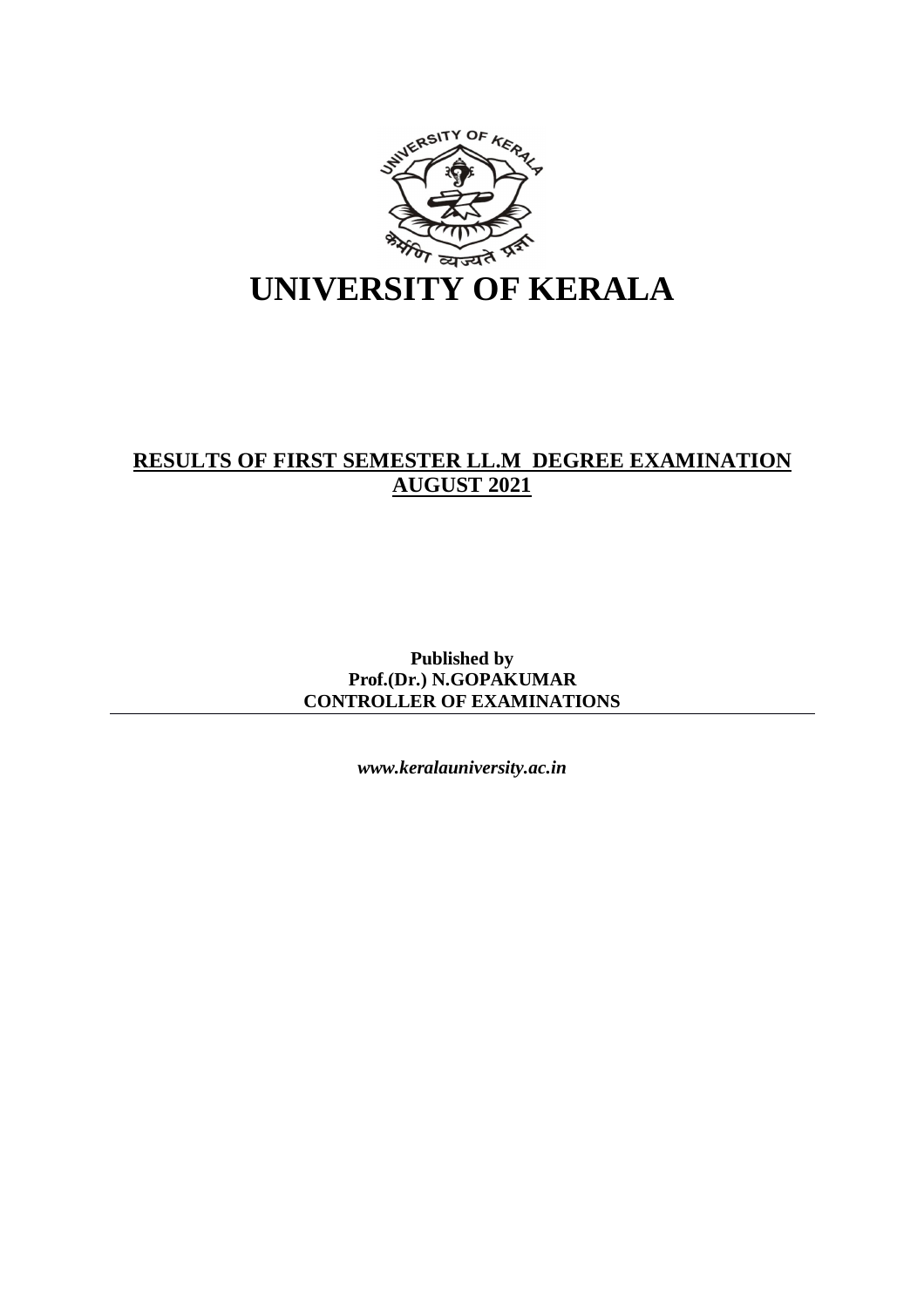# **UNIVERSITY OF KERALA**

**EG I (a)/2022** Thiruvananthapuram Dated: 02.06.2022

## **SYNDICATE - IN - CIRCULATION**

The provisional list of Register Numbers of successful candidates at the First Semester LL.M Degree Examination held in August 2021, as declared by the Board of Examiners is given below:-

| <b>Name of the Examination</b>                                     | No.Registered | <b>No Appeared</b> | <b>Total Pass</b> | % of pass |
|--------------------------------------------------------------------|---------------|--------------------|-------------------|-----------|
| <b>First Semester LLM Degree</b><br><b>Examination August 2021</b> | 83            | 80                 |                   | 88.75     |

The result may be approved. It is proposed to publish the results on 02.06.2022

Sd/-

# Thiruvananthapuram Dated: 02.06.2022

University Buildings **CONTROLLER OF EXAMINATIONS** 

Copy to:

- 1. All Syndicate Members
- 2. The P.S. to V.C
- 3. The P.S. to P.V.C.
- 4. The P.A. to Registrar
- 5. The P.A. to Controller of Examinations
- 6. EJ IX Section
- 7. M & C
- 8. P.R.O/ Reception Officer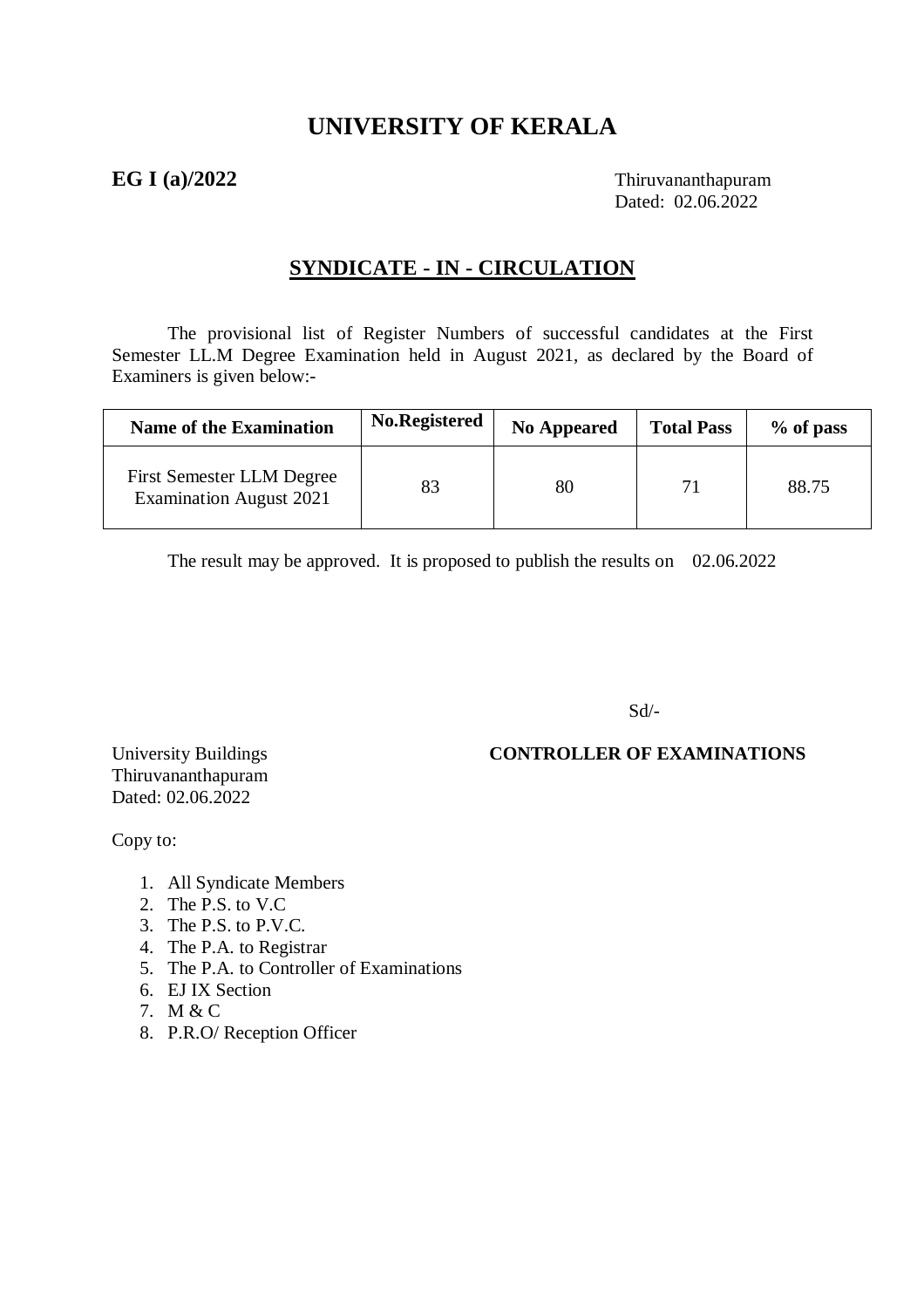# **EG I (a) /2022**

# UNIVERSITY OF KERALA

### **NOTIFICATION**

The following is the provisional result of the candidates who have passed the First Semester LLM Degree Examination held in August 2021

Application for scrutiny should be submitted to this office on or before 13.06.2022

# **CENTRE No. 69: THE KERALA LAW ACADEMY LAW COLLEGE, THIRUVANANTHAPURAM**

**Passed Register Nos : 1501 1503 1504 1505 1506 1507 1508 1511 1513 1514 1515 1516 1518 1520 1521 1522 1523 1524 1525 1526 1527 1528 1529 1530 1531 1532 1533 1534 1536 1538 1539** 

**Passed in papers:** 

| <b>Reg No:</b> | <b>Papers Passed</b> |
|----------------|----------------------|
| 1510           | PI TP PW             |
| 1512           | PW                   |
| 1517           | <b>PI PII TP PW</b>  |
| 1537           | PI PII PIII          |

**Exam cancelled : Reg.No. 1502**

# **CENTRE No.70: GOVERNMENT LAW COLLEGE, THIRUVANANTHAPURAM**

**Passed Register Nos: 1551 1552 1553 1554 1555 1556 1557 1558 1559 1560 1561 1562 1564 1565 1566 1567**